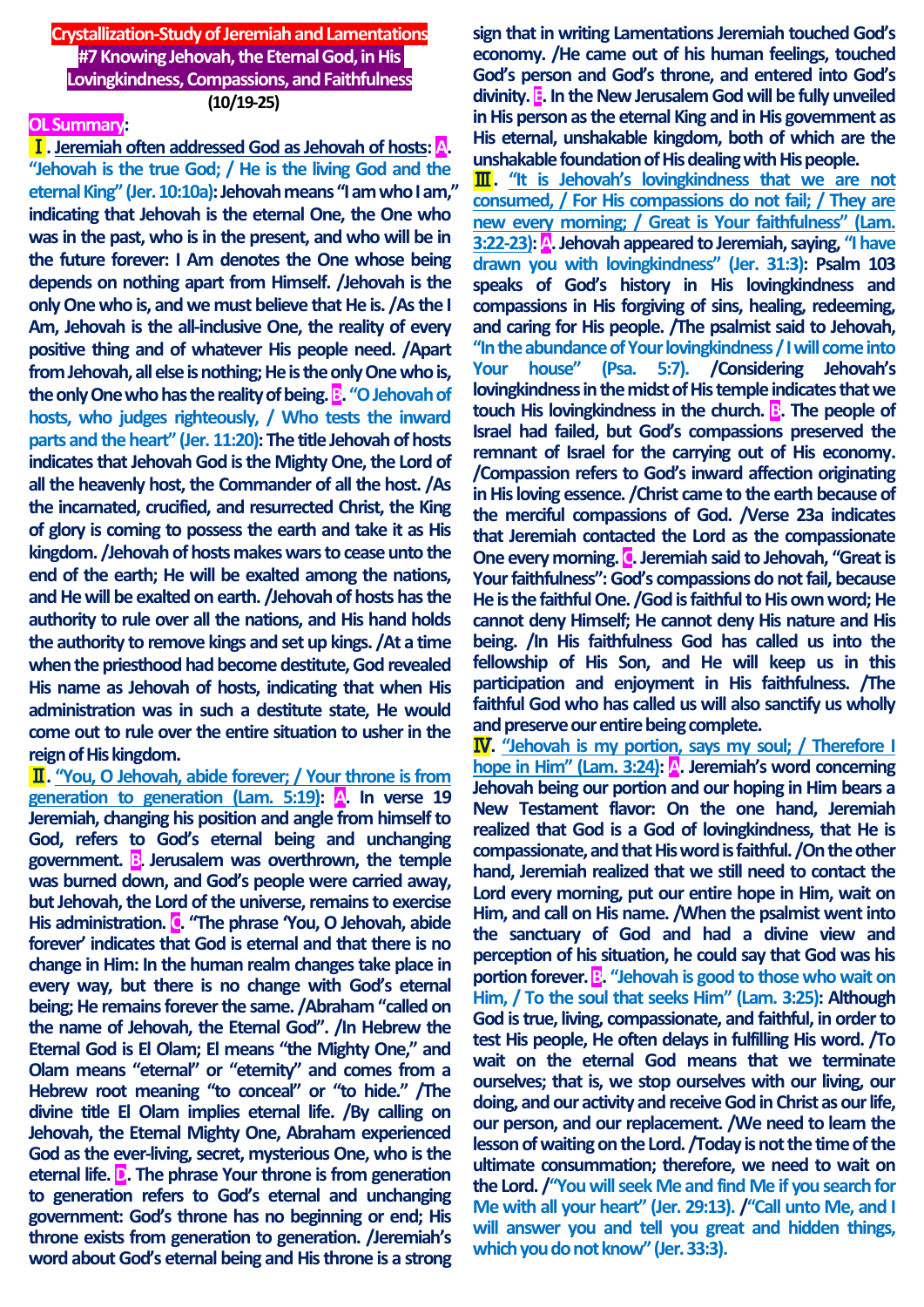## CP1:The title "I Am" denotes the One whose being depends on nothing apart from Himself.

Exo. 3:14 And God said to Moses, I AM WHO I AM. And He said, Thus you shall say to the children of Israel, I AM has sent me to you.  $OL1:$  "Jehovah is the true God; / He is the living God and the eternal King" (Jer. 10:10a).

OL2: "O Jehovah of hosts, who judges righteously, / Who tests the inward parts and the heart" (Jer. 11:20).

The words I Am are not a complete sentence, but function in Exodus 3:14 as a name, even a unique name,…[which] is actually the verb to be. Only God qualifies to have this verb applied to His being, for only He is self-existent. You and I must realize that we are not self-existent.

As I Am, God is everything we need. To the words I Am we can add whatever we may need. Are you tired? The I Am is your rest. Are you hungry? He is your food. Are you dying? He is life. In the New Testament the Lord uses many things to describe Himself: "I am the true vine" (John 15:1), "I am the bread of life" (John 6:35), "I am the light" (John 8:12). As I Am, God is everything—heaven, earth, air, water, trees, birds, cattle. This is not pantheism, the religious belief that identifies God with the material universe. I do not say that everything is God, but I do declare that God is the reality of every positive thing. This implies that God must be you, even the reality of your very being. We can say to Him, "Lord, You are me." If the Lord is not us, then we are nothing, and we have no reality.

Because we must wait for His coming with long endurance, we have a tendency to drop our heads in discouragement. This is why the psalmist says, "Lift up your heads" [Psa. 24:9]. If we expected someone dear to us to come and he does not come, we would drop our heads. But if we received a phone call from him, telling us that he is coming, we would lift up our heads; that is, we would be encouraged to expect his coming.

24:9 says, "Lift up your heads, O gates; / And lift up, O long enduring doors; / And the King of glory will come in." Verse 7 says, "Be lifted up," but verse 9 says, "Lift up." To be lifted up means that we are still weak, needing someone to move us. But to lift up means we have become stronger. We can act to lift up ourselves. The King of glory, whom we welcome, is Jehovah of hosts. Hosts means armies. He is Jehovah of the armies. Jehovah is the incarnated, crucified, and resurrected Triune God. He is the One in His resurrection coming back to possess the entire earth, to take it as His kingdom.

# Application to Business person/Graduate students

When God was asked by Moses what His name was, He replied, "I am". The divine title "I AM" means God is the self-existing and ever-existing God; the One whose being depends on nothing apart from Himself. This also indicates that Apart from God, all else is nothing. God is your **1** Encouragement, 2 Compassion, 3 Joy, 4 Peace, **5 Rest, 6 Kindness, 7 Goodness, 8 Faithfulness,** 

**9 Endurance,** *i***O** Self-control, **10** Wisdom, **12** Pureity, **13 Truth, 14 Righteousness, 15 Bravery, 16 Boldness,** *D* Building, **B** Faith, **P** Hope, *Q* Love etc. actual virtues of human nature,and your  $\bigoplus$  Open-mind,  $\bigoplus$  Bird's eye-view, **3** Crucial points, 4 The ultimate goal, 5 Proactive thinking, **6** Strategic thinking, **7** Collaboration, **S** Sense of urgency, **O** The ability to respond to sudden changes, **iD** Synergistic effect, **11** Leverage (Actual ability to harness the power of leverage) <sup>12</sup> Breakthrough ability, <sup>13</sup> Insight ability, <sup>14</sup> Alignment, **15** Mental Strength, **16** Communication skills, **17** The ability to engage others, 18 Alignment, 19 executive power, 20 Grit etc. the reality of abilities. You and I are not the reality of them, but God Himself is the reality and 'to be' of all the abilities and virtues that you need. These abilities mentioned above are the abilities required for a business person to be successful that psychology and other sciences have presented.

The name Jesus is a shortened form of Jehovah Savior. Jesus Christ is that God became a man and died in the place of sinners on the cross to save sinners, and after three days He rose again and became the Life-giving Spirit, and then He ascended into heaven, was exalted far above all names, and was made the Head over all things. The head, Christ, was given to the church. The word is a faithful, and it is totally worthy of acceptance. You, the believer, take Paul as your example and preach Jesus Christ as the gospel. The secret to experiencing the One "I AM" as the actuality of all the faculties and all the virtues you need to be is to believe in the Lord Jesus and to proclaim Him as the gospel.

1 Tim.1:15 a Faithful is the word and worthy of all acceptance, that Christ Jesus came into the world to save sinners, of whom I am foremost.16 But because of this I was shown a mercy, that in me, the foremost, Jesus Christ might display all His long-suffering for a pattern to those who are to believe on Him unto eternal life. FN「came」: Christ came into the world by incarnation to be our Savior. He was God incarnated to be a man that He might save us through His death and resurrection in His human body. In a local church this should be constantly announced as the glad tidings.

FN「eternal」: The uncreated life of God, the ultimate gift and topmost blessing given by God to those who believe on Christ.

Prayer: "Oh Lord Jesus, the name of the Lord is 'I am'. I call upon the name of the Lord to experience You as the reality of all the virtues and abilities I need. Jesus, Jehovah Savior, supplies me with the actuality of all the abilities I need for my business life. I will wait on the Lord, lift up my face, and experience Christ, express Christ and proclaim Christ in my business life and my church life. Please strengthen my life of waiting on the Lord. Amen!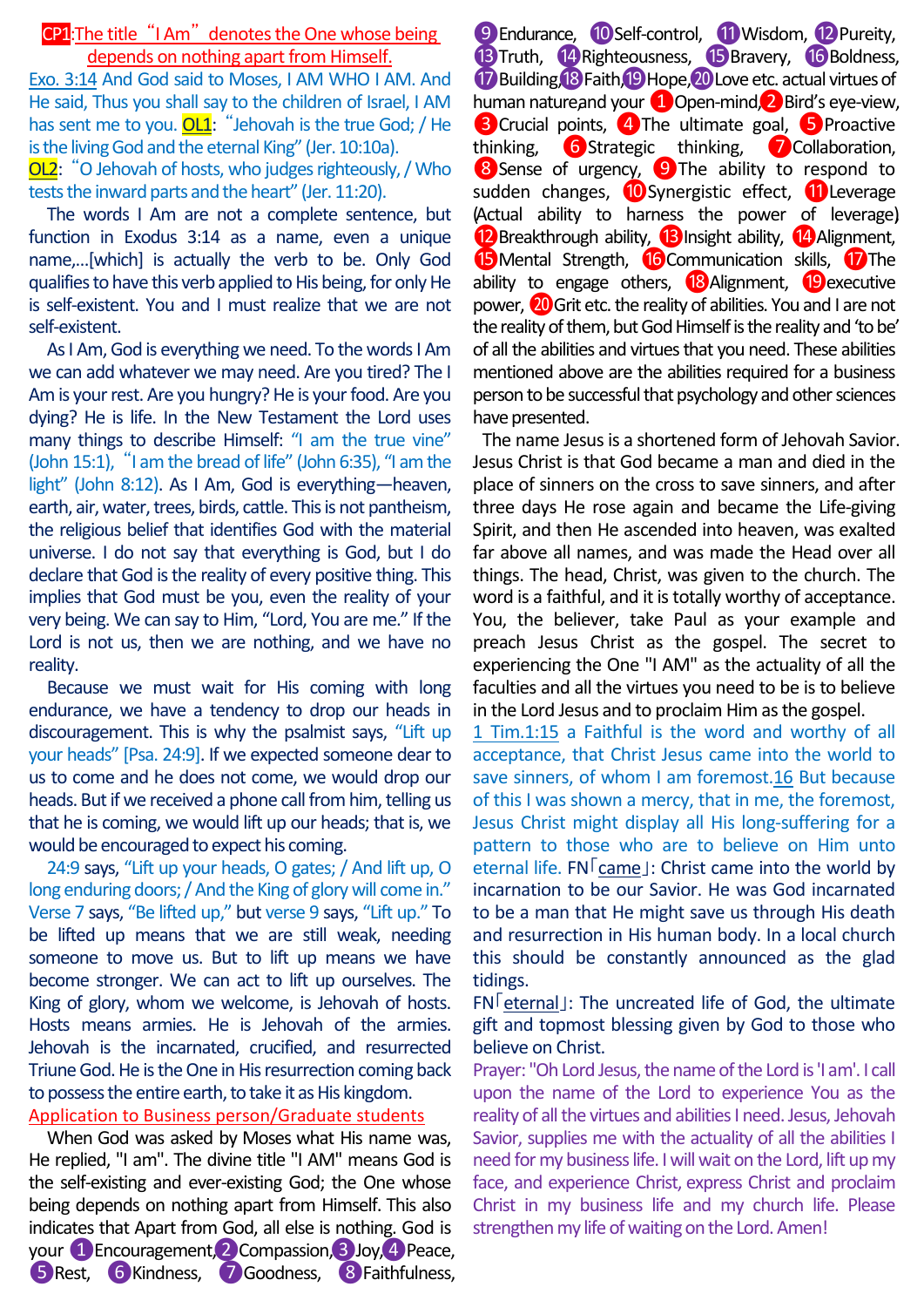#### CP2:Being strengthened by seeing God's eternal being and unchanging government, walk faithfully the God ordained way of gospel and shepherding

OL1:"You, O Jehovah, abide forever; / Your throne is from generation to generation"—Lam. 5:19. In verse 19 Jeremiah, changing his position and angle from himself to God, refers to God's eternal being and unchanging government. Jerusalem was overthrown, the temple was burned down, and God's people were carried away, but Jehovah, the Lord of the universe, remains to exercise His administration. The phrase 'You, O Jehovah, abide forever' indicates that God is eternal and that there is no change in Him. God remains immutable, not subject to any change due to any kind of environments and circumstances. Before the mountains were brought forth, And before You gave birth to the earth and the world, Indeed from eternity to eternity, You are God (Psa. 90:2). In the human realm changes take place in every way, but there is no change with God's eternal being; He remains forever the same.

The phrase Your throne is from generation to generation refers to God's eternal and unchanging government. Jeremiah's word about God's eternal being and His throne is a strong sign that in writing Lamentations Jeremiah touched God's economy. He came out of his human feelings, touched God's person and God's throne, and entered into God's divinity. In the New Jerusalem God will be fully unveiled in His person as the eternal King and in His government as His eternal, unshakable kingdom, both of which are the unshakable foundation of His dealing with His people.

OL2: "It is Jehovah's lovingkindness that we are not consumed, / For His compassions do not fail; / They are new every morning; / Great is Your faithfulness"—Lam. 3:22-23. Jehovah appeared to Jeremiah, saying, "I have drawn you with lovingkindness". Jehovah's lovingkindness is precious, everlasting, and higher than the heavens and leads to Christ as the cornerstone for God's building. The psalmist said to Jehovah, "In the abundance of Your lovingkindness / I will come into Your house".Anyone who had the privilege of entering into the temple on Mount Zion had to be under God's lovingkindness. Actually, to enter into the temple in itself was an enjoyment of the abundance of God's lovingkindness. Considering Jehovah's lovingkindness in the midst of His temple indicates that we touch His lovingkindness in the church. The people of Israel had failed, but God's compassions preserved the remnant of Israel for the carrying out of His economy.Compassion is deeper, finer, and richer than mercy. Verse 23a indicates that Jeremiah contacted the Lord as the compassionate One every morning. It was through his contact with the Lord that he received the word regarding God's lovingkindness, compassions, and faithfulness. Jeremiah said to Jehovah, "Great is Your faithfulness". God is faithful to His own word; He cannot deny Himself; He cannot deny His nature and His being. In His faithfulness God has called us into the fellowship of His Son, and He will keep us in this participation and enjoyment in His faithfulness.

### Application to the serving one

Jeremiah, changing his position and angle from himself to God, considered God's eternal being and unchanging government. Jeremiah is our pattern. Yourenvironment may change, but God's being and government are unchanging. When you consider this thing, your church life and service will be strengthened.

For example, because it is not easy to preach the gospel in Japan, you may be discouraged and try to take an easy way because it is difficult to walk God ordained way, the way of preaching the gospel and shepherding. Jer. 18:15 But My people have forgotten Me; They burn incense to vanity, And they have been stumbled in their ways From the ancient paths To walk on bypaths, On a way which is not cast up, FN"ancient paths": The ancient paths were the right paths, which their forefathers had taken. To take the bypaths is to go downward; to take the ancient paths, a way that is cast up, is to go upward.

Please remember that God's eternal economy is related to eternal God and the government of the eternal God. The situation of your environment changes but God's eternal economy will not change. If you do not take the way of gospel and shepherding, still God's economy is unchanging. He has determined His eternal economy among divine Trinity in the eternal past without consulting anyone. Eph. 3:9And to enlighten all that they may see what the economy of the mystery is, which throughout the ages has been hidden in God, who created all things, 10 In order that now to the rulers and the authorities in the heavenlies the multifarious wisdom of God might be made known through the church,

The church age now is the age of grace. Many times God will not force people. God is waiting for people willingly take God's mercy and grace and renew their consecrations and walk the way of God's eternal economy. This way of preaching the gospel and shepherding is not the downward way but the upward way, so it looks hard. But because you have God's sufficient grace, you can enjoy grace and walk the way of overcomers with joy. Do not be weak to take a bypaths.

Please practice God's ordained way every week by coordinating with the saints according to the schedule of gospel and shepherding of each district in the church. Let us preach the gospel of the kingdom to the whole inhabited earth at the end of this age. Even in Japan as the dead end of the far east, we need to preach the gospel to all the inhabitants. Overcomers are not those who do not fail, but they apply the blood of Jesus His Son as soon as they notice their failure, and get back to the fellowship of life, keep the Lord's word with brothers and sisters and do not deny the name of the Lord. Rev. 3:8 I know your works; behold, I have put before you an opened door which no one can shut, because you have a little power and have kept My word and have not denied My name. Prayer:"Lord Jesus, as Jeremiah, I turn from myself to God and consider God's eternal being and unchanging government. Let me not become weak and take the bypaths because it's not easy to preach the gospel in Japan. Let me take Your fresh mercy every morning and take the God ordained way of gospel and shepherding. The overcomers are not those who do not fail but the ones who apply the blood of the Son as soon as they notice failure and keep Lord's word and do not deny the Lord's name".